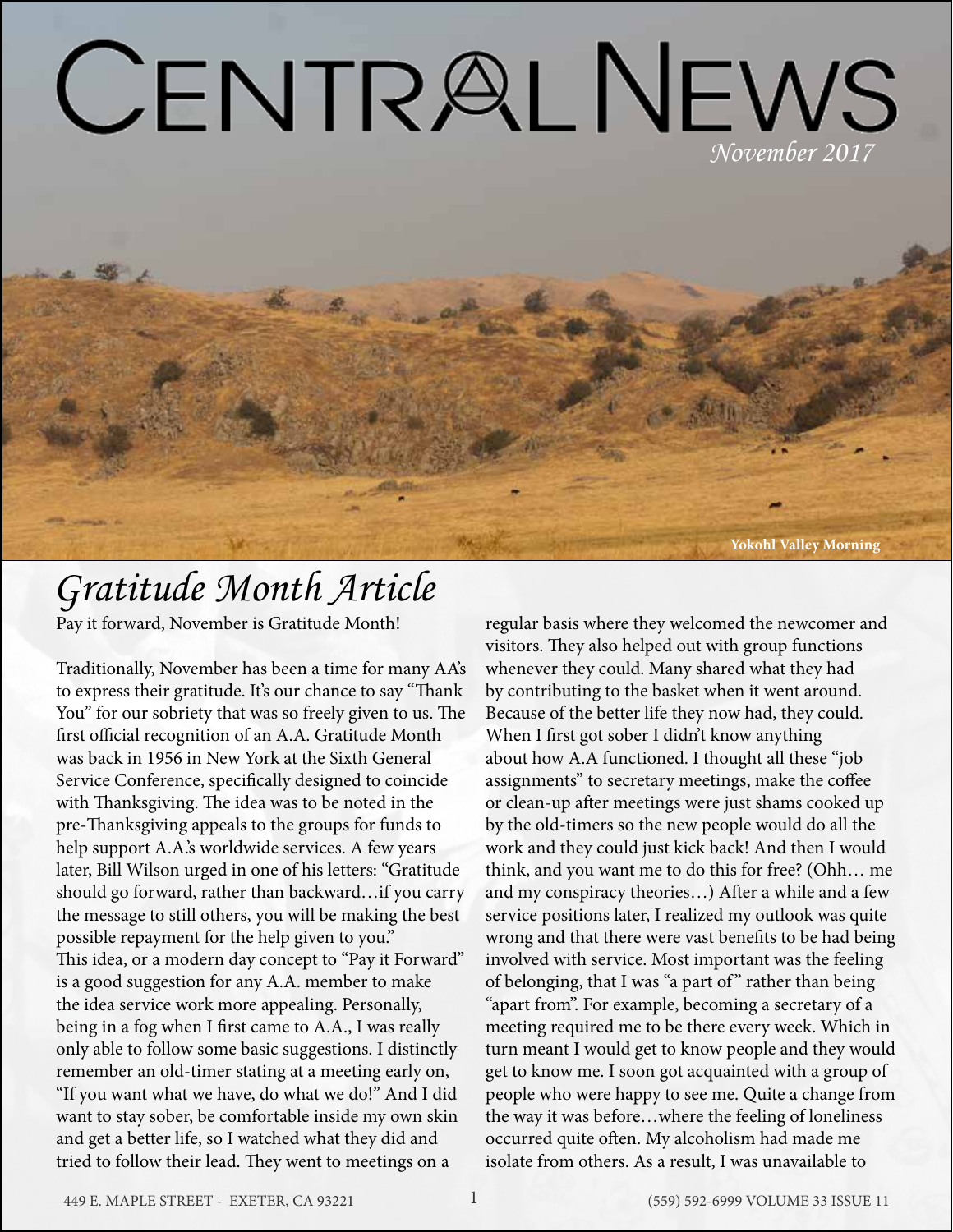feel the love of my family and friends (because I was seldom around). Conversely, the life I have today is full with activity with others. I get to feel the unconditional love of my fellow members frequently. Whether it be at a speaker meeting up in Springville, a home group meeting at the Hillman House or any other meeting, I walk into those places and instantaneously I feel at ease amongst my fellows. Attending meetings on a regular basis, service work and my Higher Power have made that possible.

Another reason for trying to stay in service is that it makes me feel worthy. When I first came to A.A., self-seeking behavior played a big part in my disease. Whatever my so-called needs were at the time (for attention or emotional support), it was often my old behavior taking over. I was able to realize this through working the steps. So to counter-act that, my sponsor had me focus on what I could "give" to a situation I was in rather than "take" whatever I could. That behavior was stopped cold when started to focus on what I could contribute or "bring to the party". So over the years, every little bit of service we can do, every buck or two we can throw in the basket is an investment towards a life of sobriety. By trying to Pay it Forward we invest in a priceless gift of sobriety. Hence the alcoholic who at one time felt worthless feels a little more worthy in his new life.

So all this different types of service is gratitude in action. We see it every time we go to a meeting, so often so that sometimes I can get complacent and forget to stress this crucial part of recovery. When I focus on Gratitude and having it go forward, I get the opportunity to emulate that gaunt prospector mentioned in the Big Book, whose pick has struck that 'limitless load' of gold. It will pay dividends to us as long as we keep mining it forever and insist of giving away the entire product.

#### John W.

*improve our conscious contact with God as we understood Him, praying only for knowledge of His will for us and the power to carry that out.*

What I'm about to write isn't being addressed to those of you who have maintained a disciplined spiritual practice involving daily prayer and meditation. No, you guys are in a different league altogether. Instead, I'm speaking

to those less disciplined AA members who, like me, are apt to feed the dogs, put on the coffee, scan the newspaper headlines, and check the phone for messages before even considering turning your attention to your Higher Power, if at all. My relationship with Step 11 (and the God to whom I owe my sobriety) has been spotty at best. There have been periods of "religious" scrupulosity when I've faithfully read daily meditations from a half dozen recovery-oriented books followed (sometimes) by a period of quiet meditation. There have been other times when I've dedicated myself to saying the Third Step prayer or reading the St. Francis prayer on a regular basis. Of course, the "praying while driving" occasions have been a common occurrence, when thoughts of the day ahead have compelled me to "glance upwards" and give God a nod amidst the usual concerns and perplexities of life. More often than not, however, my serious prayer life has been pretty much on an "as needs" basis – an emotional upset, an important decision, an unresolved resentment or a sudden bout of anxiety has caused a bump in my otherwise humdrum, complacent sobriety ride. I've wanted a "quick fix" from God and, amazingly enough, I've usually received exactly the comfort, guidance, and peaceful heart that I have needed at the moment. But Step 11 isn't about looking to God as a pinch hitter, the default guy who only gets called upon in desperation when all other resources have failed. As stated in the 12X12, "Prayer and meditation are our principal means of conscious contact with God." This means a continuing, not sporadic, connection to a Higher Power, an ongoing acknowledgement of our powerlessness, and a consistent willingness to place ourselves in His care with the statement, "Thy will, not mine, be done."

Sought through prayer and meditation to<br>
improve our conscious contact with God <u>as we</u><br>
understood Him, praying only for knowledge of<br>
His will for us and the power to carry that out.<br>
His will for us and the power to car The importance of this step – or, should I say, the importance of the fact that I had not been practicing this step conscientiously – has become clear to me over the past few years when I have been faced with family situations which imperil the safety and wellbeing of those whom I hold most dear. I could easily surrender my own life to this "pinch-hitter God" in moments of anxiety and fear, but in the case of beloved family members, I simply could not say, "Thy will, not mine, be done." There was no guarantee that the outcome I feared the most (and which I resolutely could NOT accept) might not actually come to pass. The powerlessness I experienced did NOT lead to surrender. Instead, it led to feelings of even more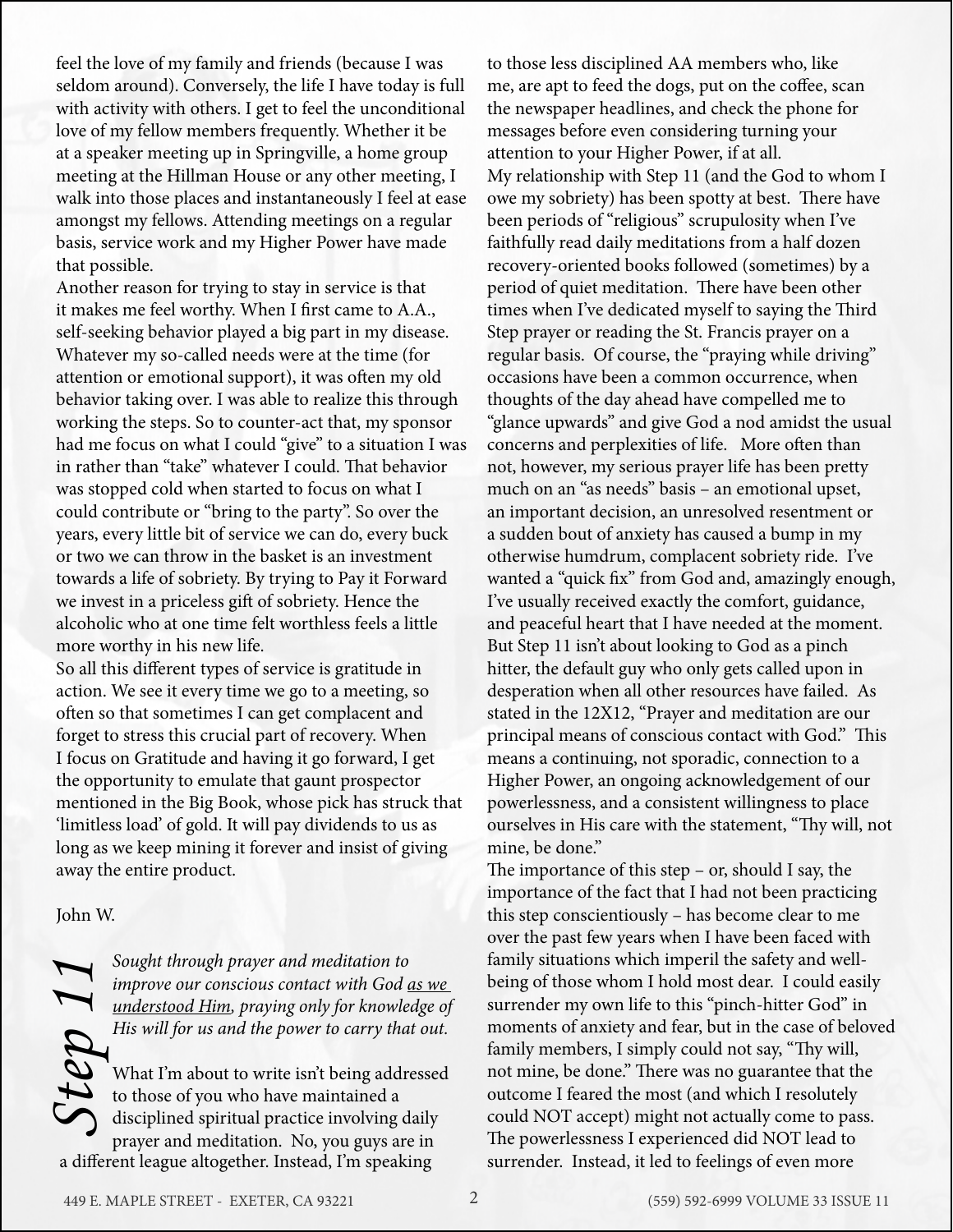powerlessness and desperation. It was in the midst of this turmoil that I recognized my *fundamental lack of*  trust in the God to whom I had given lip-service and in whom I believed, but to whom I was unwilling to entrust the lives of those I love.

I've heard it said that prayer isn't about trying to "change" God (coercing Him into producing the outcome we desire); it's about changing ourselves. Consequently, I've always tried to avoid praying for particular outcomes - (the Big Book makes it pretty clear that this is a no-no) – but with the encouragement of a trusted spiritual advisor, who reassured me that certainly God's will would not include the suffering of innocents, I was able ask for God's safekeeping and protection in the lives of my family members. As this was my daily prayer, it became easier and easier to yield to the idea of God's will, which is encompassed by His loving embrace, and trust Him to be present in my life and in the lives of those in need of His care.

Here's the deal today. I'm still undisciplined about having a daily prayer and meditation routine. I continue to pray sporadically, or you might say, spontaneously. But I'm no longer praying to the "pinch-hitter God" – I don't wait until I'm in dire straits to call upon Him – I pray to the compassionate, always-available God to seek His loving presence in my everyday life, with the assurance that He is present in the lives of those who may not even be aware of His presence. For those who yearn for "conscious contact" He is only a prayer away.

Louise G.

*attraction rather than promotion; we need always maintain personal anonymity at the level of press, radio or films."*

*Traditions policy is based on*<br>*Tradition rather than promotion; we need always maintain personal anonymity at*<br>*Of press, radio or films.*<br>*Traditions or films.*<br>What about AA members of local, national international fam What about AA members of local, national or international fame? What about sober doctors, lawyers, pastors and even sober employers? Aren't they allowed to use the AA mantra to show the world how wonderful AA is for them because if it weren't for AA, they probably wouldn't be sober! Shouldn't they splash the fact on social media? The simple answer is…. no. What message does it send IF they don't stay sober?

"Emphasizing personal anonymity is AA's greatest protection. This Tradition is a reminder that personal ambition has no place in AA"

"Why?" you ask…The answer is that AA is not a secret society. We sober members carry the message wherever we can. AA has public service announcements on radio and TV, aa.org has a plethora of information about AA and how to get help. Why do members feel it necessary to advertise their personal membership in this fellowship? Where is the humility in doing so? Public messiahs can do us great harm. The individual sober AA member is the strongest attraction there is. Some known drunks sober up and this change in behavior and life style is noticed. People ask what method was used to seek help. The answer given most often is by an AA member.

Let's explore attraction: Attraction is a characteristic or quality that provides pleasure; a person or thing that allures or entices. A former drunk being a sober member usually has these properties.

Let's explore promotion: Something devised to publicize or advertise a cause, product, institution, etc. In summation; each member is an active guardian of our fellowship.

In Service,

Doug H.

### CENTRALNEWS Editorial Policy

Central News is a monthly newsletter of the Tulare County Central Office of Alcoholics Anonymous located at 449 E. Maple, Exeter,Ca. 93221. It is about, by and for the members of the AA Fellowship. Opinions expressed herein are not to be attributed to the AA organization as a whole, nor does publication of information imply any endorsement by either AA or the Tulare County Central Office. Exception: Quotations and artwork from AA books or pamphlets are reprinted with permission from AA World Services, Inc., or AA Grapevine, Inc.Contributions from AA members are encouraged and welcomed! These will be reprinted as space permits. Send contributions

to centralintergroupnews@gmail.com. Louie T.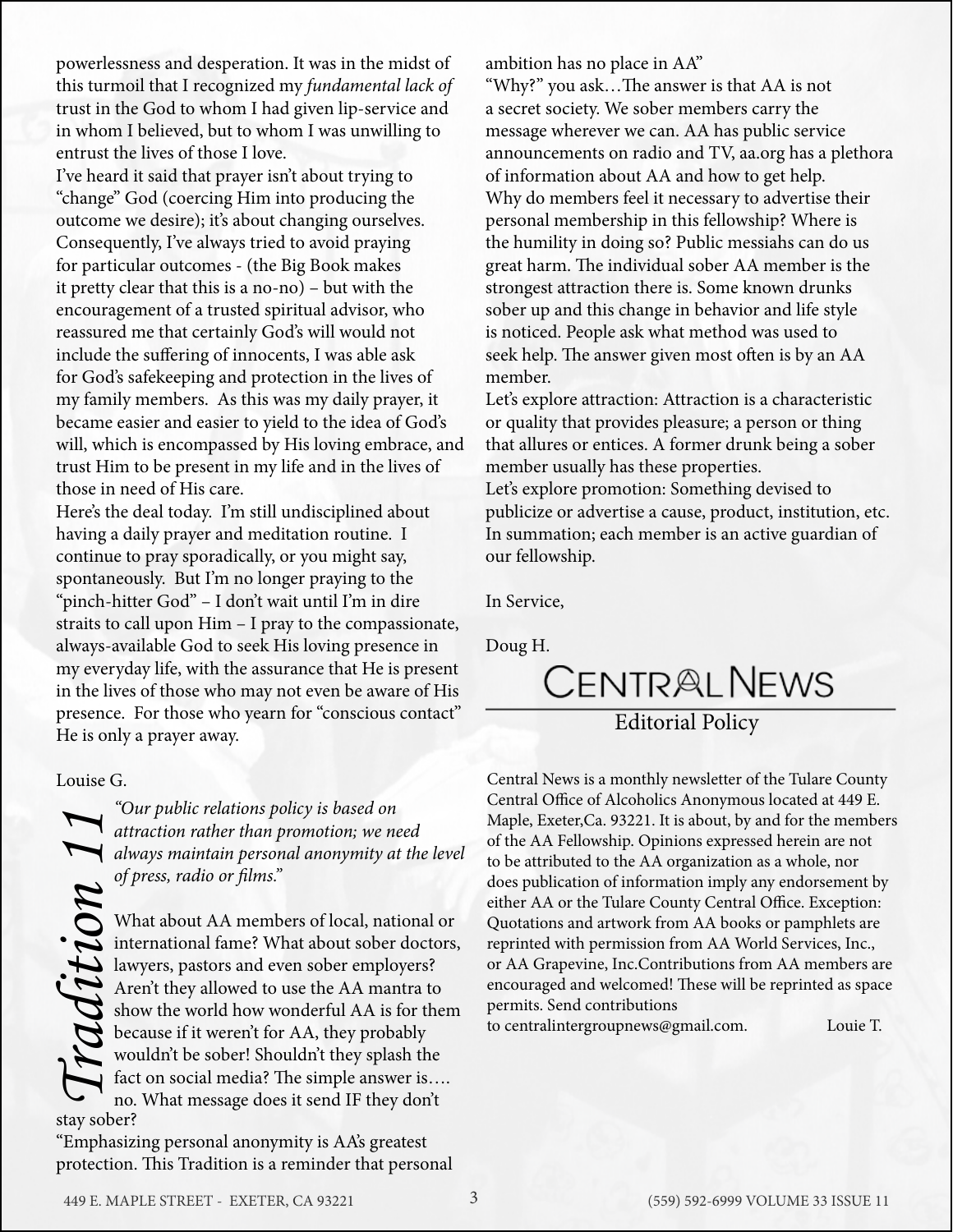# *Speaker Meetings*

**Porterville Recovery Club Speaker Meeting 186 W. Walnut Ave. Friday November 3rd, 2017 at 8:00 PM Speaker: - Jesse M. - Porterville, CA**

**Friday Book Study Speaker Meeting** 1820 N. Gem St, Tulare Friday, November 10th, 2017 at 8:00 PM **Speaker: - Johnny B.**

**Sunday AM Breakfast Speaker Meeting** Veterans Memorial Building 36000 Hwy 190, Springville **Sunday, November12th, 2017@10:15 AM (Breakfast at 8:30 to 10:00 AM) Speaker: Mandy M. - Visalia, CA**

**The Valley Group, Speaker Meeting** The Gallery @ The Creative Center 410 E. Race Ave. Every Wednesday from 7-8 p.m.

**Nov 1- Jenna H. of Exeter- 16 Years! Nov 8- Danny S. of Visalia – 29 Years! Nov 15- Dylan S. of Visalia - 5 Years! Nov 22– Craig S. of Visalia - 6 Years! Nov 29– Melanie M. of Visalia – 13 Years! That's 69 years of sobriety in five simple one-hour sessions!**

*Upcoming Events*

*Have an Event?? Send an Email:*

**centralintergroupnews@gmail.com**

October AA Birthdays

| <b>UUUNUI</b><br>- 12   12/1<br><i>UTTUTUT</i> |                   |                |  |  |
|------------------------------------------------|-------------------|----------------|--|--|
| Name                                           | City              | Years          |  |  |
| Paul H.                                        | Visalia           | 41             |  |  |
| Mike G.                                        | Visalia           | 35             |  |  |
| Jim D.                                         | Visalia           | 34             |  |  |
| Cathy O.                                       | Visalia           | 31             |  |  |
| John T.                                        | Visalia           | 29             |  |  |
| Charlie M.                                     | Visalia           | 29             |  |  |
| Robert G.                                      | Visalia           | 29             |  |  |
| Tracy W.                                       | Visalia           | 28             |  |  |
| Cristy R.                                      | Tulare            | 28             |  |  |
| John D.                                        | Visalia           | 28             |  |  |
| Rod K.                                         | Visalia           | 28             |  |  |
| Max                                            | <b>Lemon Cove</b> | 28             |  |  |
| Lynda B.                                       | Visalia           | 27             |  |  |
| Christine O.                                   | Visalia           | 26             |  |  |
| Jerri H.                                       | Dinuba            | 25             |  |  |
| Jerry M.                                       | Visalia           | 25             |  |  |
| Krystal G.                                     | Visalia           | 25             |  |  |
| Nancy D.                                       | Visalia           | 25             |  |  |
| Norm B.                                        | Visalia           | 23             |  |  |
| Paula Ann                                      | Tulare            | 23             |  |  |
| Mona                                           | Visalia           | 22             |  |  |
| Linda N.                                       | Porterville       | 20             |  |  |
| Lynn P.                                        | Visalia           | 19             |  |  |
| Pam S.                                         | Porterville       | 19             |  |  |
| Mandy S.                                       | Visalia           | 18             |  |  |
| Kara O.                                        | Modesto           | 17             |  |  |
| Terri S.                                       | Westfield MA      | 17             |  |  |
| Betty S.                                       | Visalia           | 17             |  |  |
| Art J.                                         | Porterville       | 17             |  |  |
| Vincent F.                                     | Visalia           | 15             |  |  |
| Bob A.                                         | Visalia           | 10             |  |  |
| Wally P.                                       | Visalia           | 7              |  |  |
| Jerome L.                                      | Visalia           | $\overline{4}$ |  |  |

# *Editor's Corner*

I feel so blessed to have the opportunity to carry the message! I have found joy in being the editor because it is another avenue for me to be of service, and I know that it is an opportunity to communicate with many more alcoholics than I would be able to otherwise. Come, claim your blessing and get that warm fuzzy feeling knowing you are helping another alcoholic. All you have to do is take a few minutes out of your busy schedule and write something up. Know what you want to say, but you don't feel you can write it up? I will take the time to help anyone! All you have to do is ask.Feel free to send any questions, comments, or content to:

#### **centralintergroupnews@gmail.com**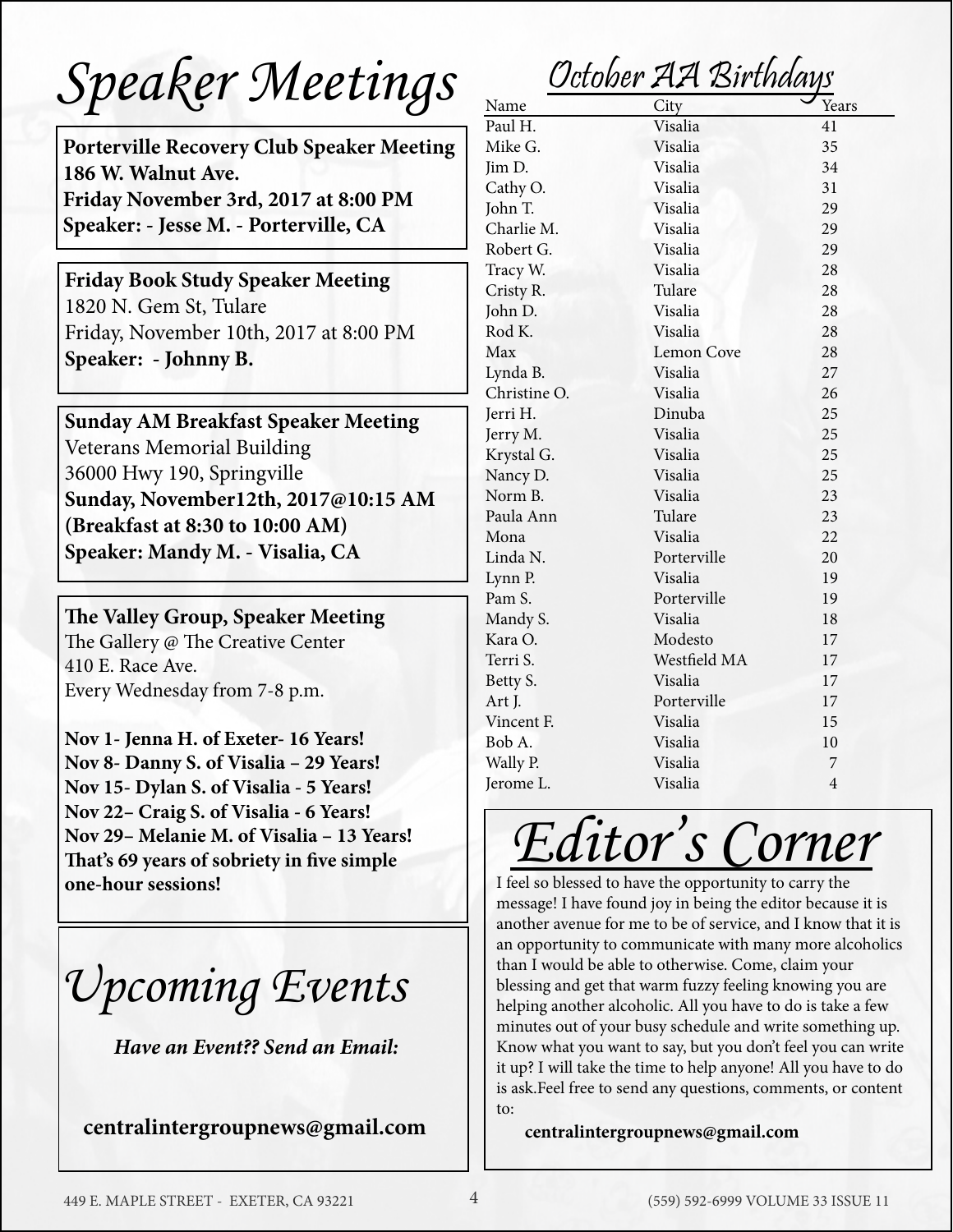## *Central Service Meeting*

Minutes October 10, 2017 **MEETING CALLED TO ORDER:** 7:04 **CENTRAL OFFICE BOARD MEMBERS PRESENT**: Doug H , Mark G., Bob H.,Stella T., & Sheri T. **BOARD MEMBER ABSENT**: None **SERENITY PRAYER:** Led by Doug H. **12 TRADITIONS**: Keith **SECRETARY REPORT**: Mark motioned, Doug 2nd and group approved

**BOARD OF DIRECTORS MEETING**: n/a **TREASURER REPORT/OFFICE REPORT**: We had an income of \$2,409.80 and expenses of \$2,845.10 for a loss of \$435.30 for this accounting period. Group contributions were good. Sales were about average. We had normal expenses for the period. We had \$171.78 in net sales from the Square card sales from 7 transactions in September. We had 11 customers on Saturdays in September receiving \$568.37 total. The office has been operating normally. Submitted by Bob H. Treasurer **WEBSITE REPORT**: Going well and had 117 unique visitors per day and 56 for Springville. 2,821 hits on page views for meeting directory.

**PUBLIC INFORMATION REPORT**: Stella- nothing to report at this time

STEP FOR NEWSLETTER – VOLUNTEER November Step 11 Louise Due to CentralinetergoupNews@gmail.com 10/20/17 December Step 12 Mark G. Due to CentralinetergoupNews@gmail.com11/20/17 **TRADITION FOR NEWSLETTER-VOLUNTEER**

November Tradition 11 Doug H. Due to CentralinetergoupNews@gmail.com 10/20/17 December Tradition 12 Mark G.

Due to CentralinetergoupNews@gmail.com 1/20/17 **H&I REPORT** – None

**GSO LIAISON**- Cheryl- District 47 meets 1st Wednesday every month. Attendance has been small so no quorum to pass motions. November will be new area officers. Not many groups have GSR representation so we need to get the word out to the groups to start having a GSR if they do not.

#### **TUCYPAA LIAISON**- Nothing to report **CSR REPORTS**

**Doug H.-Acceptance Group-**This is an open, Gay AA meeting in Porterville but everyone is welcome. We meet at the First Congregational Church at Fourth & Mill. This is a 1 hr meeting from 6-7 pm every

Wednesday. The meeting has been growing; there have 20 - 25 people in attendance recently. We discuss what is going on in your sobriety today. Birthdays are celebrated on the last Wednesday of the month. Our group has been able to contribute to Central Office. **Louise G.-The Rainbow Group-**This is an open gay A.A. meeting and everyone is welcome. We meet Saturdays 5:30 – 7:00 pm in the Polar Bear Room at Kaweah Delta Rehab Surgery Meeting Room in Visalia- birthdays are celebrated at the end of the month. The business meeting is the 2nd Saturday of each month. There are usually delicious treats at Pre evening meetings. Attendance is between 20-25 with lots of good sharing. A timer is used which allows most people to share.

**Mark G.-Valley Group-**The Valley Group presents a speaker meeting each Wednesday night at the Creative Center in Visalia. This is located at Race and Santa Fe, next to the Ice House Theater. This one-hour, weekly meeting features a single speaker sharing his or her unique message of recovery. Speakers are from communities throughout the central valley. It is an open meeting with an average attendance of 120 people. Court cards are accepted. It's a great place to meet friends, hear a great message and get ready for recovery.

**Keith A.-Springville Speaker Breakfast-**We meet on the 2nd Sunday of each month at the Veteran's Memorial Building in Springville. Breakfast is served between 8 and 10 am. and costs \$5.00. We usually serve around 65-80 breakfasts. The meeting starts at 10:15 with a 10 minute speaker. The main speaker starts around 11 am. July 9th our speaker is Hiro S. from Long Beach CA. Treasury position filled by Jessie. Good food and great fellowship. Come and join us!

**Julie M - Springville Gut Level Group-**We meet from 7 – 8:30 at the Lighthouse Chapel every Thursday night. This is an open meeting and all are welcome. We do ask if you are not an alcoholic that you please do not share-you are more than welcome to listen. Birthdays are celebrated the last Thursday of the month. Attendance usually around 20-25 good range of sobriety all around. Great mix of old and new sobriety.

**Rae Ann B.-Tues Women's Amity Group–** We are a closed group who meet every Monday night at Christ Lutheran Church in Visalia from 6:30-8:00 p.m. We read a part out of the Big Book of Alcoholics Anonymous each week. On the last Monday we study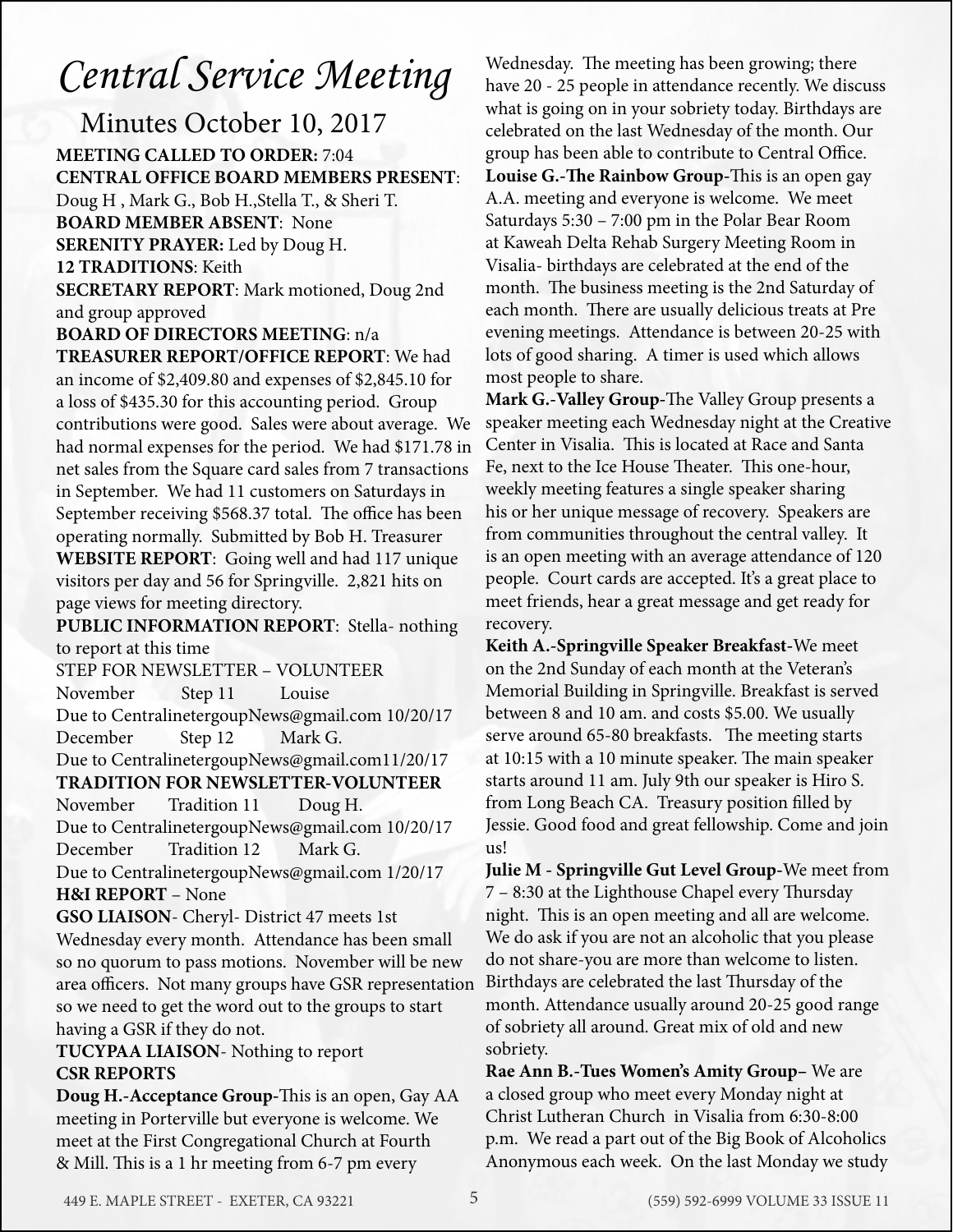the tradition for that month. We have a good mix of old timers and new comers. We celebrate birthdays and monthly chips weekly. Between 20-25 attend each week.

 **Stella T - Women's Changes-** This is an open women's meeting each Tuesday evening at 7 pm at the Church of the Nazarene, 2005 W Olive St. in the Hope Room in Porterville. This is a 1 hour meeting. A chairperson reads from AA approved materials and shares from their personal experience as it relates to the reading. The meeting is then open for discussion. Our business meeting is held the 3rd Tuesday of the month during the final 15 min of the regular meeting. We celebrate AA birthdays on the last Tuesday of the month with either a potluck or a restaurant gathering before the meeting. Cake is served following the birthday mtg. **Rae Ann B.-Practicing the Principles AA Group-**This is a closed group which meets every Monday from 7pm-8pm at Christ Lutheran Church 3830 W. Tulare Ave in Visalia. We read from the Big Book of Alcoholics Anonymous and then there is discussion time. On the last Monday, we read the Tradition for that month. We give out chips weekly and celebrate birthdays. Attendance ranges from 20-30 people with various lengths of sobriety. All are welcome. **Jonathan T – Tulare Unity Young People –** We meet

every Saturday evening at 7:30 located at 220 W. Tulare ave. for a young people's AA meeting. It's an open meeting where everyone is welcome! Please come and join us! Chip meeting and great fellowship.

**Ed A. –Monday Men's Stag –** Meet at PPAV Hall, Visalia at 7:30 pm on Monday nights. Business meeting 1st Monday of each month. We celebrate birthdays at the last Monday of each month. We give out chips for various lengths of sobriety.

**Mike K-Sunday AM Serenity Seekers –** We meet at the Alano Club every Sunday from 10-11:30 AM. We have between 20-30 members attending regularly. We pass out chips every week and have a birthday celebration on the last Sunday of each month. We regularly contribute to all AA entities. Court cards are accepted. All are welcome.

**Matt H. – Friday Freedom Fellowship** This is a closed meeting that starts at 7:00 PM located at 3830 W. Tulare Ave. Visalia. We regularly have a meeting attendance of about 60 people. We observe the 7th tradition and we make contributions to Central Office and New York. Court cards are accepted and signed. Our business meetings is the first Friday of each month. We celebrate sobriety birthdays for

various lengths of sobriety with chips and cake on the last Friday of the month. We convene in prayer and adjourn with prayer.

#### **OLD BUSINESS**

#### 1.**New Year's Celebration**

 a. Planning meets at 6:30 right before C.S.R. meeting- please attend and help for this wonderful celebration

 b. A discussion of gift baskets happened and it was decided not to have gift baskets

#### **NEW BUSINESS**

1. **Central Office Hours**- still in conversation

2. **Central Office Board members**- Nominations for two Central Office Board members will be next month November 14th. Complete nominations and election at December Central Office meeting.

3. **Central Office Volunteers for Saturdays** – discussion about volunteers or a part-time paid additional person will be reviewed at board meeting. **SEVENTH TRADITION:** \$104.00

#### ANNOUNCEMENTS

**MEETING ADJOURNED**: 7:30 PM

*Contributions*

#### **Birthday Club Lawrence S. Visalia 35 Mary C. Three Rivers 29 Doug H. Porterville 8 Individual Contributions Anonymous Jim K. Mike S. Shannon S. Newsletter Contributions None Memorial Contribution None**

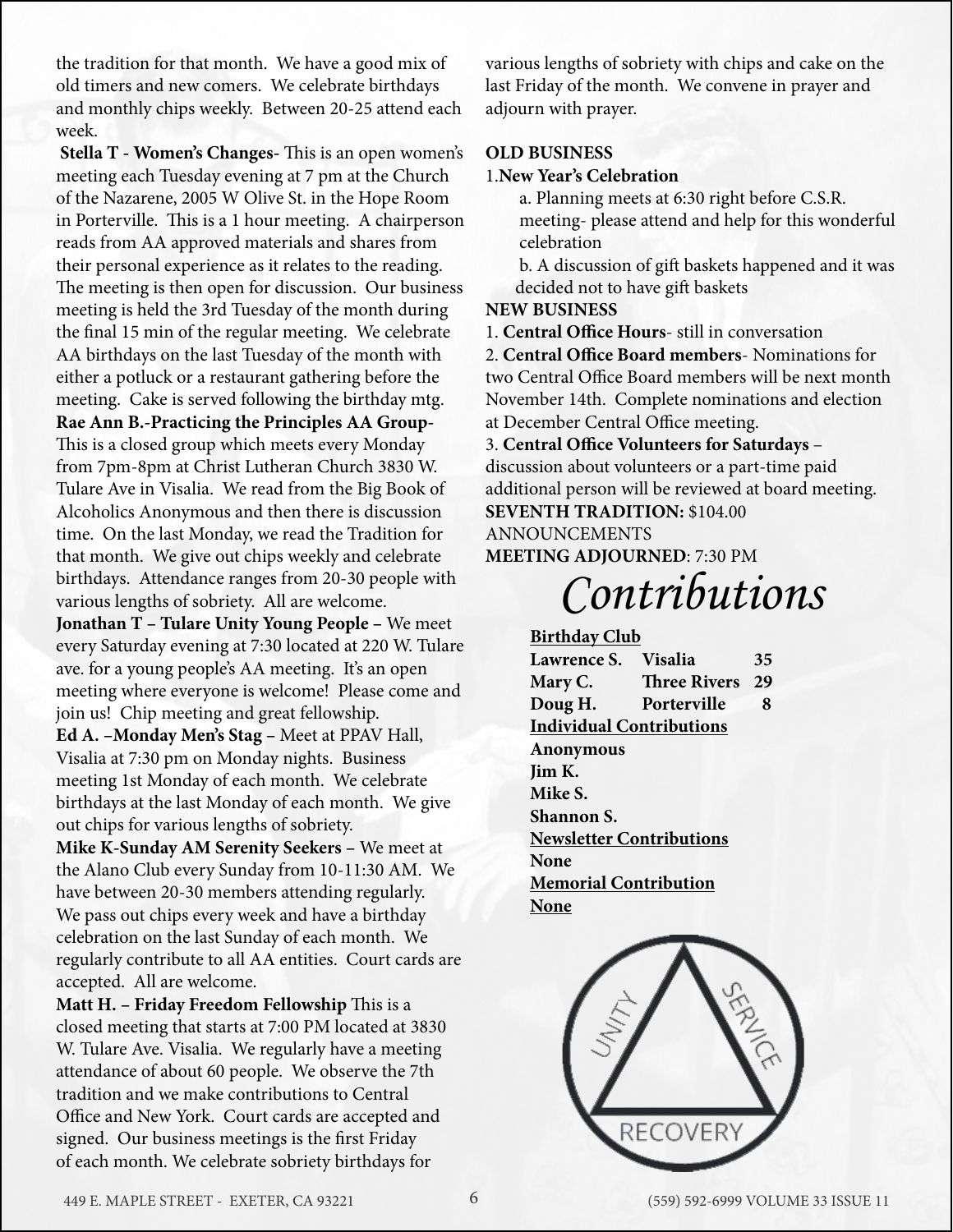### *District 47 Meeting Minutes* **7th Tradition:** \$ 0

**Meeting Called to Order:** 7:00 p.m. by District Committee Member Josh F.

**Committee:** Josh F. DCM/ Greg G., D-47 Treasurer absent/ Cheryl H., D-47 Recording Secretary/ and GSR for the 2nd Sunday Speaker Breakfast Group of Springville. Nick V., GSR for Visalia Rainbow Group; Dean J., GSR of Visalia Young Peoples Group; The Serenity Prayer and the GSR Preamble were recited by all present.

John W. new GSR for Civic Center Group

**12 Traditions:** Dispensed due to size of group.

**Approval of Minutes:** There was no quorum for approval of minutes for Sept. D-47 meeting. **Treasurer's Report –** Beginning Balance \$1,976.61> contributions totaled \$303.80, expenses \$454.03 Ending Balance \$1,826.38. Report on file.

**CSO Report –** Cheryl attended September CSO meeting as liaison for D-47. New Year's planning is under way. Contributions are up. Birthday Club is struggling.

**DCM Report –** Election Assembly November 17-19 in Sacramento. District 47 Election in December. Allen L is nominated as DCM. There will be more nominations in November.

**GSR Reports –Dean J. Visalia Young People Young and Restless;** The Young and Restless meeting continues to grow in unity, strength and numbers. **Nick V. Visalia Rainbow Group;** Come share in the journey with us. Share of your own experience. Birthdays are celebrated on the last Saturday. Chips handed out weekly. **Cheryl H. Springville 2nd Sun Breakfast Speaker Meeting**. We have Hot coffee and fabulous food capped by awesome speakers! \$5.00 for breakfast, we start serving about 8am. Speaker meeting starts at 10:15, we are out of there by noon.

#### **OLD BUSINESS:**

1) Delegate Vicki Presentation was a huge success. Venue was wonderful.

#### **NEW BUSINESS:**

Discussion about funding GSR's to Election Assembly in Sacramento. DCM stated D-47 would compensate GSR's \$100.00 to attend assembly.

The meeting closed with the Declaration of Unity and the Responsibility Declaration at 8:00 pm.

Respectfully submitted, Cheryl H.



**GSR Meeting at Central Office** 449 E. Maple St., Exeter, CA Wednesday, November 1 2017 at 7:00 PM

#### **CSR Meeting at Central Office**

449 E. Maple St., Exeter, CA Tuesday, November 14 7:00 PM New Year's Planning Meeting 6:30 P.M.

#### **H&I Meeting at Alano Club**

Visalia Alano Club, 1311 W. Murray Saturday, November 11, 2017 at 9:00 am 2nd Saturday of odd months.

#### SERVICE ADDRESSES

#### **Tulare County Central Office**

449 E. Maple St.. Exeter, CA 93221

### **District 47, C.N.I.A.**

P.O. Box 273 Exeter, CA 93221

**CNIA Treasurer** PO Box 161712 Sacramento, CA 95816-1712

**General Service Office** PO Box 459, Grand Central Station New York, NY 10163

*Upcoming Events*

 *Have an Event?? Send an Email:* **centralintergroupnews@gmail.com**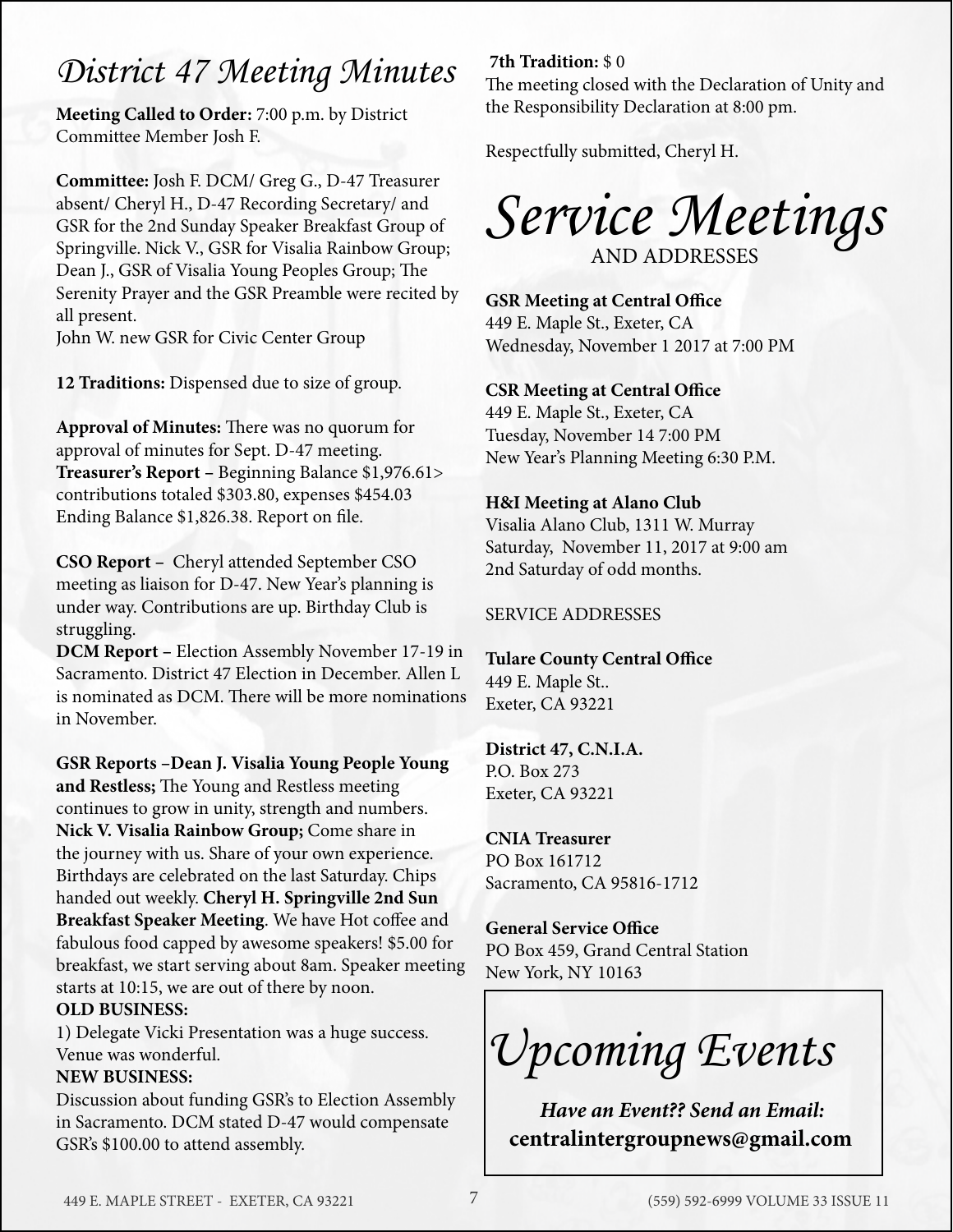*Lighter Side of AA*

#### **WE ARE NOT A GLUM LOT**

An Irish man walks into a pub & the bartender asks him what he wants to drink.

The man says, "Give me three pints of Guinness please."

So the bartender brings him three pints and the man proceeds to alternately sip one, then the other, then the third until they're gone. He then orders three more.

The bartender says, "Sir, I know you like them cold but you don't have to order three at a time. I can keep an eye out and when you get low I'll bring you a fresh cold one."

The man thanks the bartender and says, "Thank you for your concern but that isn't why I order three at a time. You see, I have two brothers, one is in Australia and one is in the States. We made a vow to each other that every Saturday night we'd still drink together. So right now, my brothers have three Guinness Stouts too, and we're drinking together.

The bartender thought that was a wonderful tradition.

Every week the man came in and ordered three beers. Then one week he came in and ordered only two. He drank them and then ordered two more.

The bartender said to him, "I know what your tradition is, and I'd just like to say that I'm sorry that one of your brothers died."

The man said, "Oh, my brothers are fine----I just quit drinking."

Have a Joke???? Submit it to:

#### **centralintergroupnews@gmail.com**

# *Financial Report*

**TULARE COUNTY CENTRAL OFFICE Income & Expense Statement 9/21/2017 THROUGH 10/20/2017** 

| <b>INCOME</b>         | <b>MONTH</b> | <b>YEAR TO DATE</b> |
|-----------------------|--------------|---------------------|
| <b>B.Day Club</b>     | 72.00        | 600.00              |
| CD & Tape Cont.       | 0.00         | 0.00                |
| Group Cont.           | 1,673.46     | 20,028.11           |
| <b>Indiv Cont</b>     | 425.00       | 5,354.21            |
| Lit. Sales            | 439.55       | 5,358.91            |
| Memorial Cont.        | 0.00         | 30.00               |
| Misc.                 | 0.00         | 0.00                |
| Newsletter Cont       | 0.00         | 0.00                |
| S & H                 | 0.00         | 12.50               |
| Sales Tax             | 64.09        | 644.33              |
| Spec. Events          | 0.00         | 6,836.00            |
| Spec. Items           | 421.35       | 3,819.87            |
| <b>TOTAL</b>          | \$3,095.45   | \$42,683.93         |
| <b>EXPENSES</b>       | <b>MONTH</b> | <b>YEAR TO DATE</b> |
| Ans. Serv.            | 0.00         | 360.00              |
| Fees-Taxes            | 0.00         | 25.00               |
| Insurance             | 0.00         | 550.00              |
| Lit. Costs            | 1,003.50     | 5,155.00            |
| PI-CPC Expense        | 0.00         | 0.00                |
| Misc Expense          | 0.00         | 0.00                |
| Newsletter Cost       | 0.00         | 0.00                |
| Office Exp            | 65.00        | 1,015.22            |
| Office Equip.& Maint  | 45.00        | 45.00               |
| Phone & ISP           | 184.76       | 1,818.19            |
| Postage<br>49.00      |              | 157.55              |
| <b>Employee Taxes</b> | 0.00         | 4,168.87            |
| Rent                  | 525.00       | 5,250.00            |
| Salary                | 1,441.60     | 14,749.47           |
| Sales Tax-Paid 0.00   |              | 720.00              |
| Security System       | $0.00\,$     | 433.67              |
| Spec. Events          | 350.00       | 2,522.34            |
| Spec. Items           | 92.80        | 1,936.95            |
| Card Charge           | 6.21         | 86.98               |
| Utilities             | 34.77        | 625.29              |
| Website               | 0.00         | 117.39              |
| <b>TOTAL</b>          | \$3,797.64   | 39,736.92           |
| <b>Net Gain(Loss)</b> | $(*702.19)$  | \$2,947.01          |
| BEG. TOT. ACCT. BAL.  | \$16,038.94  |                     |
| END. TOT. ACCT. BAL.  |              | \$15,336.75         |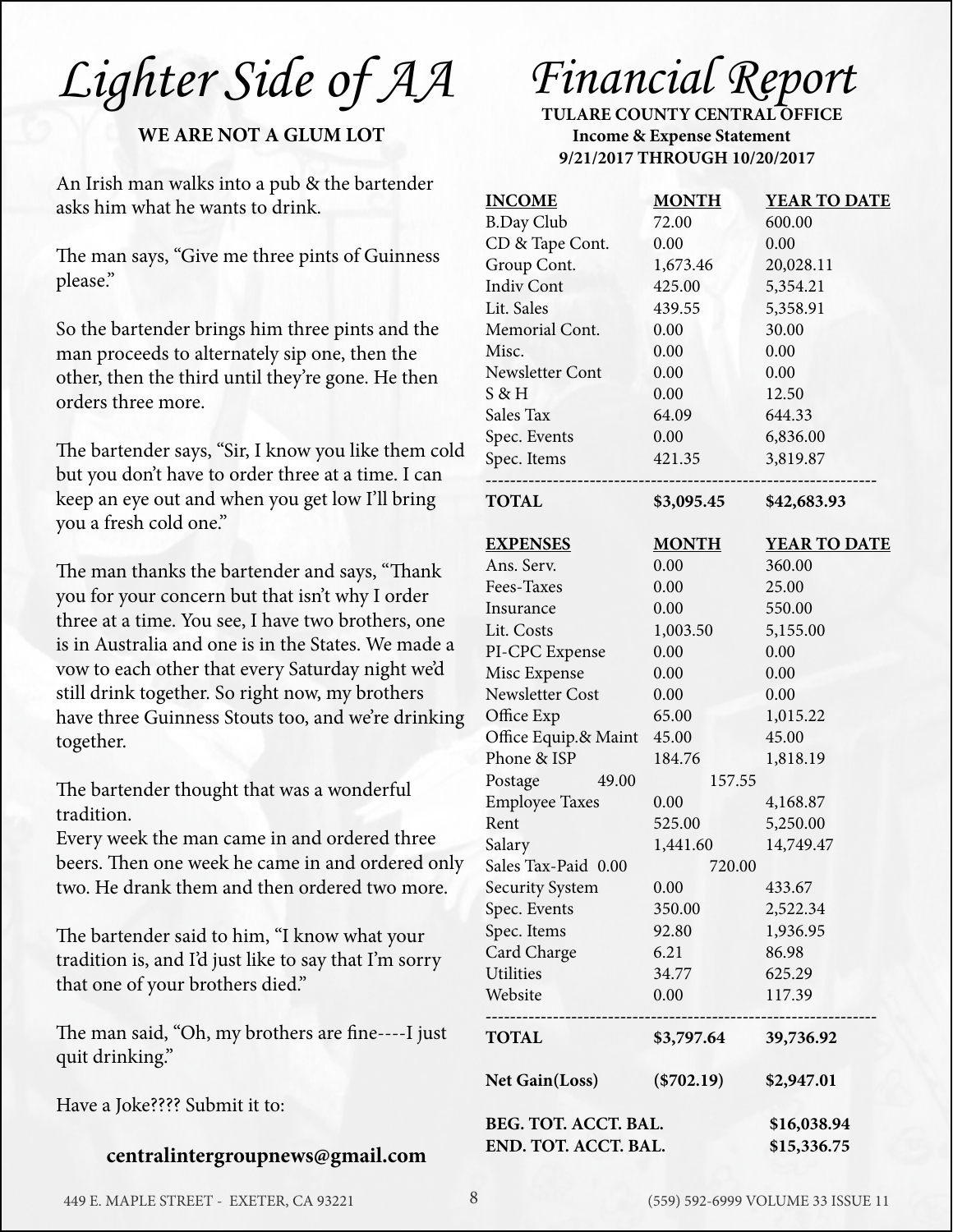# *Group Contributions*

| 8/21/17 Thru 9/20/17             | Month  | <b>YTD</b> |
|----------------------------------|--------|------------|
| 10th Ave Men's-Lemoore           |        | 22.79      |
| <b>ABC</b> Group                 |        | 0.00       |
| Alpha-Wed-Tulare                 |        | 160.00     |
| <b>Attitude Modification-210</b> | 150.00 | 840.00     |
| <b>Bills &amp; Friends</b>       |        | 0.00       |
| <b>Breath of Fresh Air</b>       |        | 2,700.00   |
| Bridge St. "Drunks Only"         | 444.00 | 3,252.81   |
| Central Calif. Roundup           |        | 522.46     |
| Civic Center Grp.                | 50.00  | 100.00     |
| Clodbusters-Tulare               |        | 630.00     |
| Crossroads-Tulare                |        | 320.00     |
| <b>CSO</b> Meeting               | 104.00 | 651.00     |
| Dinuba Grp                       |        | 115.00     |
| District 47                      |        | 400.00     |
| Dr. Bob & Friends                |        | 25.00      |
| <b>Exeter-Quiet Trails</b>       |        | 0.00       |
| Exeter Sun Afternoon             |        | 410.00     |
| <b>Foundation Group</b>          |        | 101.75     |
| Freedom Fellowship               |        | 491.90     |
| Fri. Night Study Tulare          |        | 80.00      |
| No. Cal H&I                      |        | 287.25     |
| Message of Hope                  |        | 0.00       |
| Monday Men's Mtg.                | 114.00 | 342.00     |
| Monday Night Live                |        | 0.00       |
| Mid Valley-Tulare                | 100.00 | 100.00     |
| Mon Book Study-S'ville           |        | 93.00      |
| Mon Lit Study-Visalia            |        | 0.00       |
| Monday Meditation-Visalia        |        | 0.00       |
| Mon Men's Book Study             |        | 0.00       |
| Nooners Group-Visalia            |        | 150.00     |
| Pine Recovery AA Mtg             |        | 137.75     |
| Porterville Young People         |        | 20.00      |
| <b>Practicing The Pinciples</b>  |        | 92.15      |
| Rainbow Group                    |        | 300.00     |
| Rule 62-Visalia                  |        | 375.00     |
| Serenity Junction-Tulare         |        | 0.00       |
| Serenity Seekers AM-Visalia      |        | 400.00     |
| Soberfest Groups                 |        | 0.00       |
| Wed. Sobriety Celebration        |        | 170.00     |
| Springville Gut Level            |        | 1,155.48   |
| Sun Bkfst Spkr Mtg               |        | 820.00     |
| Sun PM Serenity Seekers          | 120.00 | 210.00     |
| Tulare Young People              |        | 10.00      |
| Tulare Fri. Book Study           |        | 0.00       |
| Tulare 2nd Fri Spkr Mtg          |        | 0.00       |
| Tulare Tuesday Night             | 100.00 | 100.00     |

| Total                        | 1,673.46 | 20,028.11 |
|------------------------------|----------|-----------|
| Young & Restless             |          | 90.00     |
| Women's Sat AM 12x12         | 125.52   | 364.12    |
| Women's Fri. Night-P'ville   |          | 87.00     |
| Women's Changes-P'ville      |          | 225.00    |
| Women's Amity-Visalia        | 256.44   | 887.72    |
| Weekend Attitude Adj.        |          | 70.00     |
| Wed. Acceptance, P'ville     |          | 700.00    |
| <b>Valley Speaker Series</b> |          | 666.00    |
| <b>Valley Group</b>          |          | 300.00    |
| <b>Unity Thru Traditions</b> | 49.50    | 234.53    |
| Three Rivers-Monday          |          | 258.00    |
| Tues, Noon Rec. Club         |          | 0.00      |
| Tues. Men's-P'ville          | 60.00    | 300.00    |
| Tulare Sunday Night          |          | 200.00    |

*Central Office Contacts* 

| <b>Answering Service Calls</b>                 | 1        |
|------------------------------------------------|----------|
| <b>AA</b> Members                              | 16       |
| <b>Court Ref/Info</b>                          | 14       |
| <b>Meeting Information</b>                     | 19       |
| H & I                                          | 0        |
| <b>Alanon &amp; Alateen Information</b>        | 2        |
| <b>Info. re Recovery Homes</b>                 | 0        |
| <b>Schedules &amp; Info-Mailed &amp; Faxed</b> | 1        |
| <b>Bridging The Gap</b>                        | 0        |
| <b>Other 12 Step Programs</b>                  | 3        |
| <b>Visitors to Office</b>                      | 51       |
| Literature Sales                               | 13       |
| <b>Specialty Sales</b>                         | 28       |
| <b>Churches &amp; Schools</b>                  | $\Omega$ |
| <b>General Information</b>                     | 11       |
| <b>Prospective Members</b>                     | 2        |
| <b>Twelve Step Calls</b>                       | 0        |
| <b>E-Mail Contacts</b>                         | 20       |
| <b>Spanish Contact</b>                         | 1        |
| Total                                          | 182      |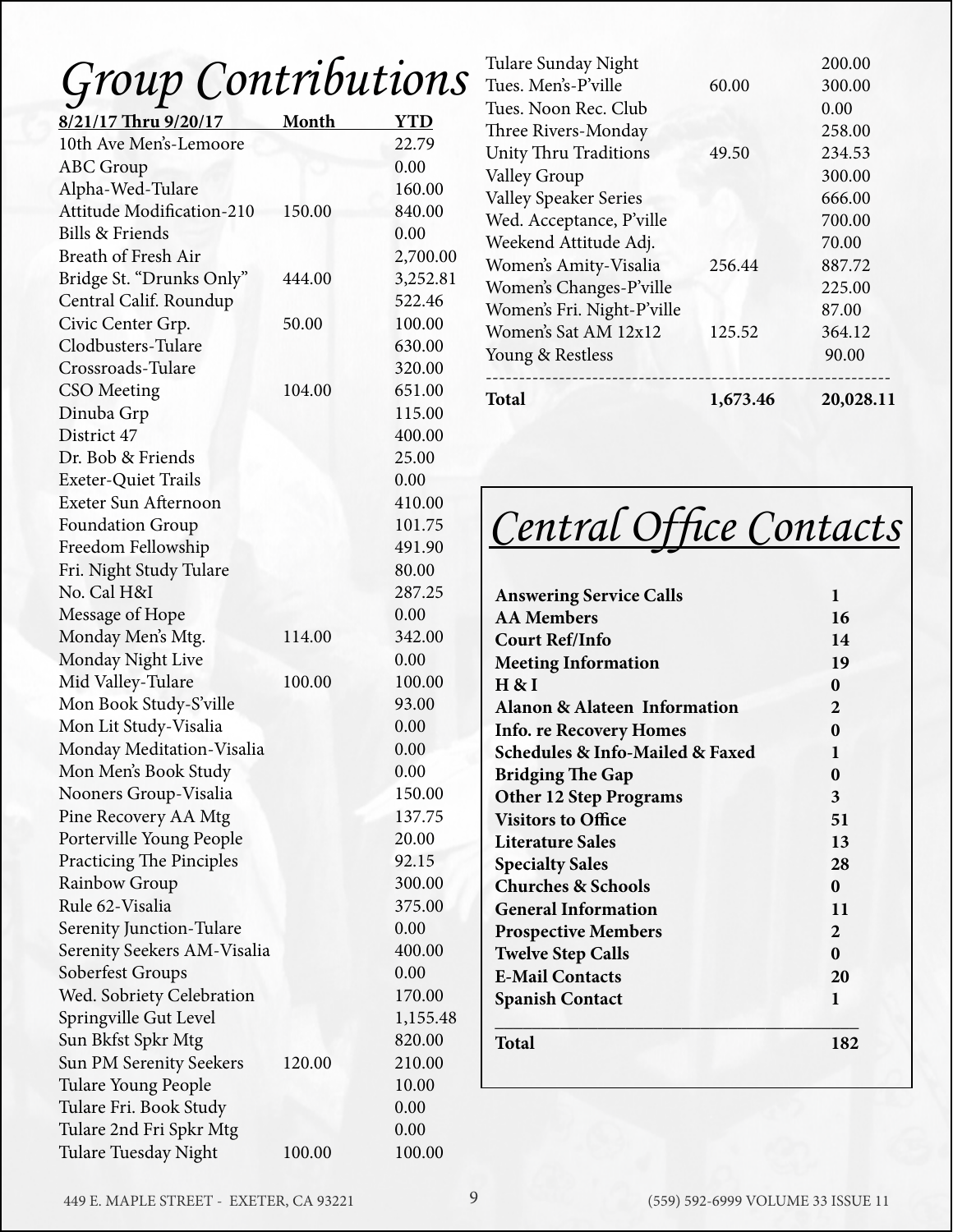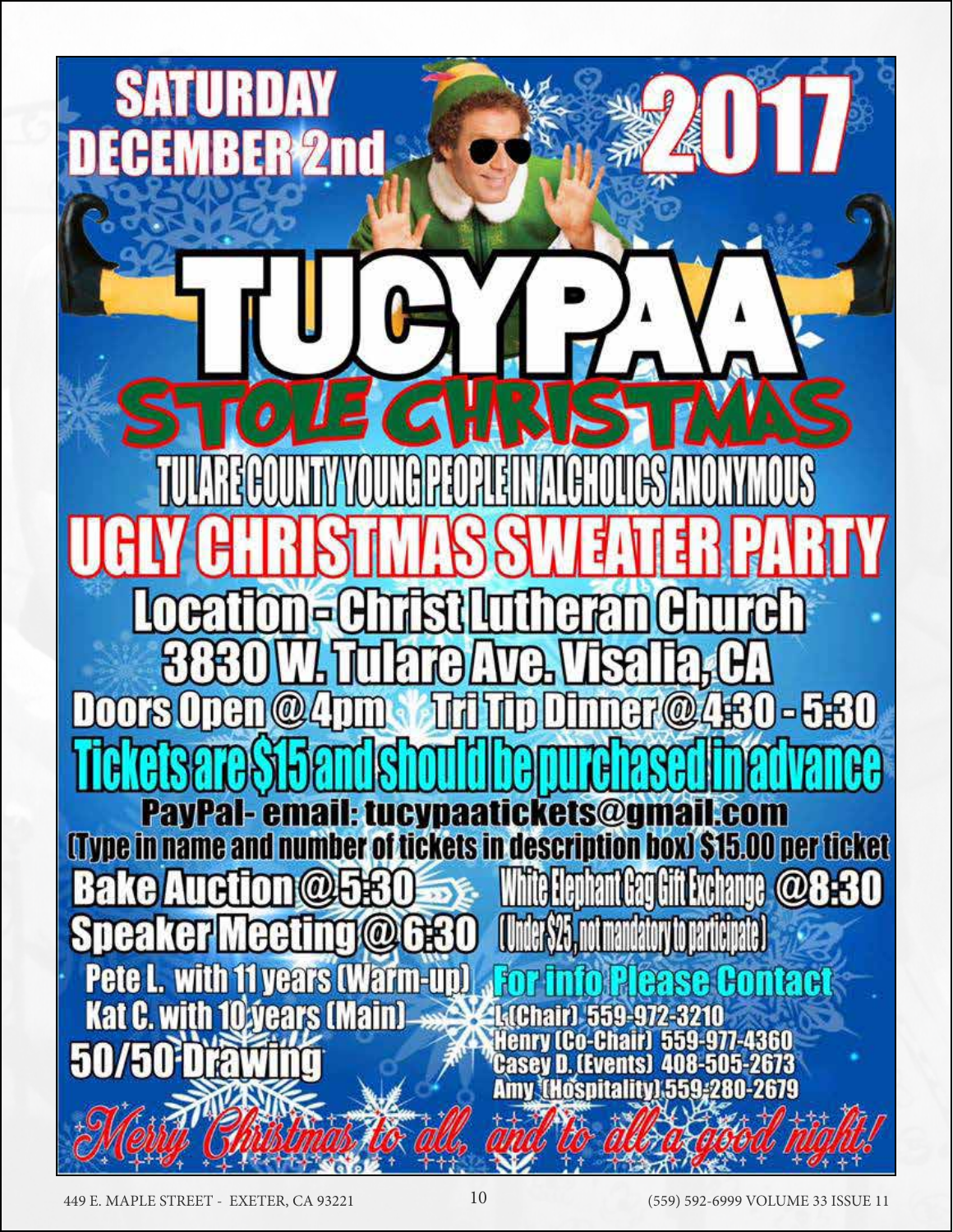

559-977-4360 Amv 559-280-2679 Visalia, CA

#### **OUR MISSION:**

Support young alcoholics in their recovery through the 12 steps

Promote unity among alcoholics of all ages

Encourage young members of A.A to participate in A.A.'s general service structure